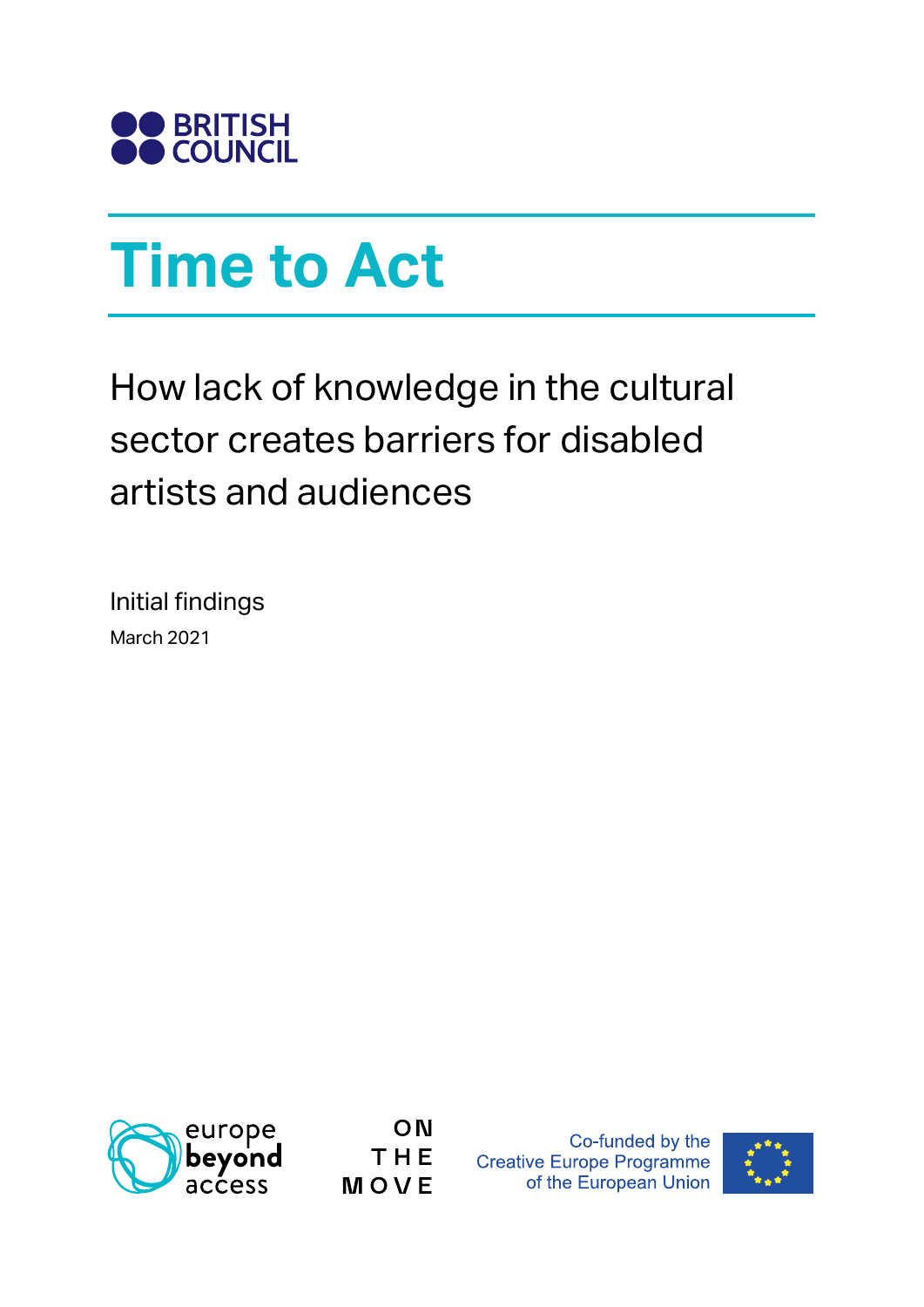Authors for On the Move: Jordi Baltà (Trànsit Projectes), Yohann Floch and John Ellingsworth

Coordinated by On the Move:

Marie Le Sourd with preliminary inputs from Maïa Sert

*The European Commission's support for the production of this publication does not constitute an endorsement of the contents, which reflect the views only of the authors, and the Commission cannot be held responsible for any use which may be made of the information contained therein.*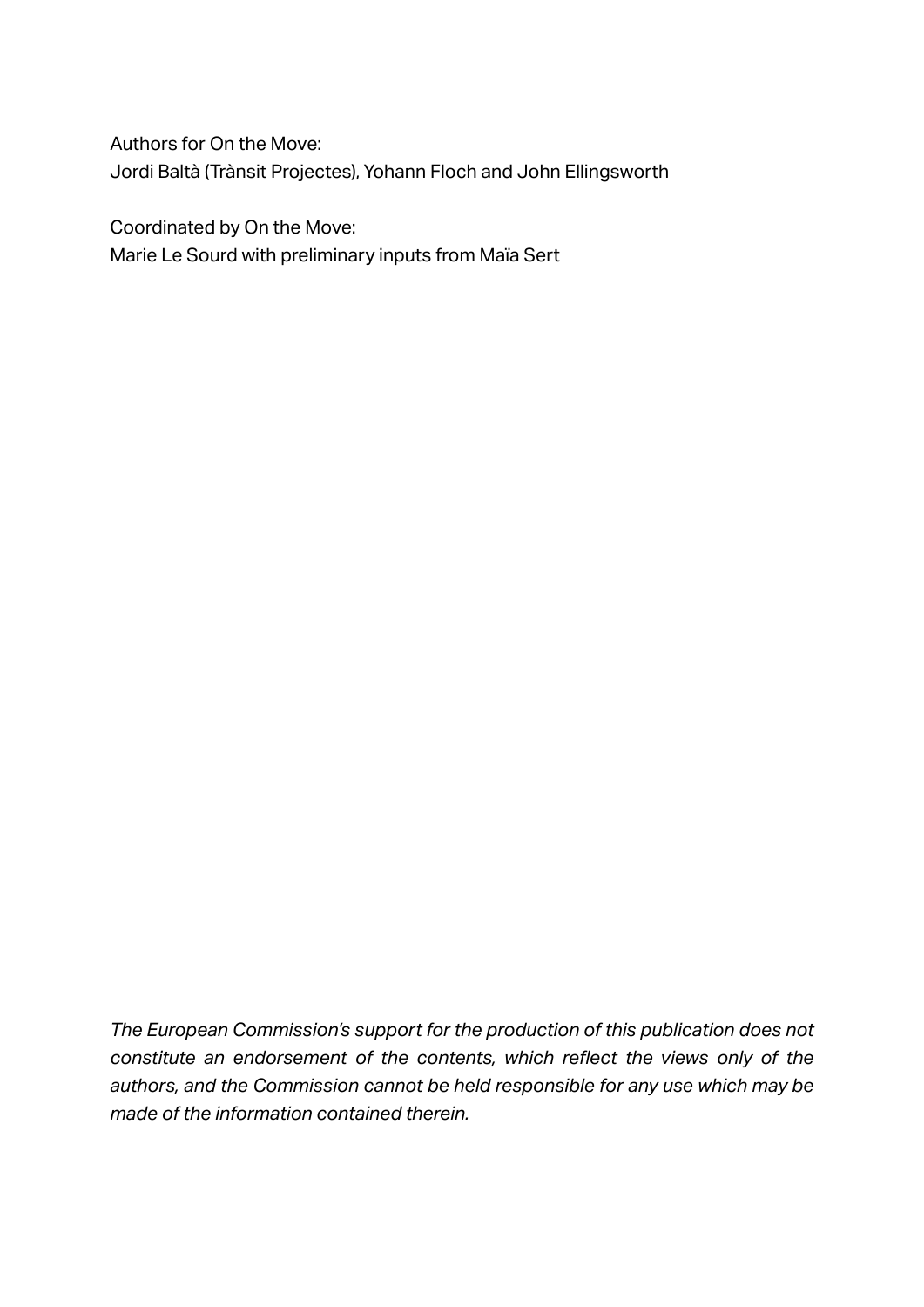# **Background**

The EU-27 has **more than 42 million disabled people** aged 15–64, equivalent to **12.8 % of the population** of that age.1 That figure rises rapidly when the definition of disability extends to those who acquire it in later life, that is **1 in 5 people (19%) in the European population**.2

The **EU and all its member states have ratified the Convention on the Rights of Persons with Disabilities** (CRPD, 2006), which recognises disabled people's right to take part on an equal basis in cultural life, and states' duties in ensuring this. Despite this, disabled audiences, arts professionals, and artists across Europe all report significant barriers to full participation in culture.

In this context, the British Council has commissioned On the Move, the international cultural mobility network,<sup>3</sup> to lead **a study into the level of knowledge and experience held by European cultural operators in relation to disabled artists and their works**. The study also looks at the level of knowledge of ways to **make performing arts programmes accessible to disabled artists and to disabled audiences**. The area covered by the study includes the 40 countries currently participating in the EU Creative Europe programme, as well as Switzerland and the UK.

The study is **part of the large-scale arts and disability project [Europe Beyond](https://www.disabilityartsinternational.org/europe-beyond-access/) [Access](https://www.disabilityartsinternational.org/europe-beyond-access/).**4 Co-funded by the Creative Europe programme of the EU, this initiative aims to support disabled artists to break the glass ceilings of the contemporary theatre and dance sectors. The core partners of the project are British Council (operating for this project in the UK and Poland), Onassis Stegi (Greece), Holland Dance Festival (The Netherlands), Kampnagel (Germany), Per.Art (Serbia), Skånes Dansteater (Sweden), and Oriente Occidente (Italy). Dissemination associates are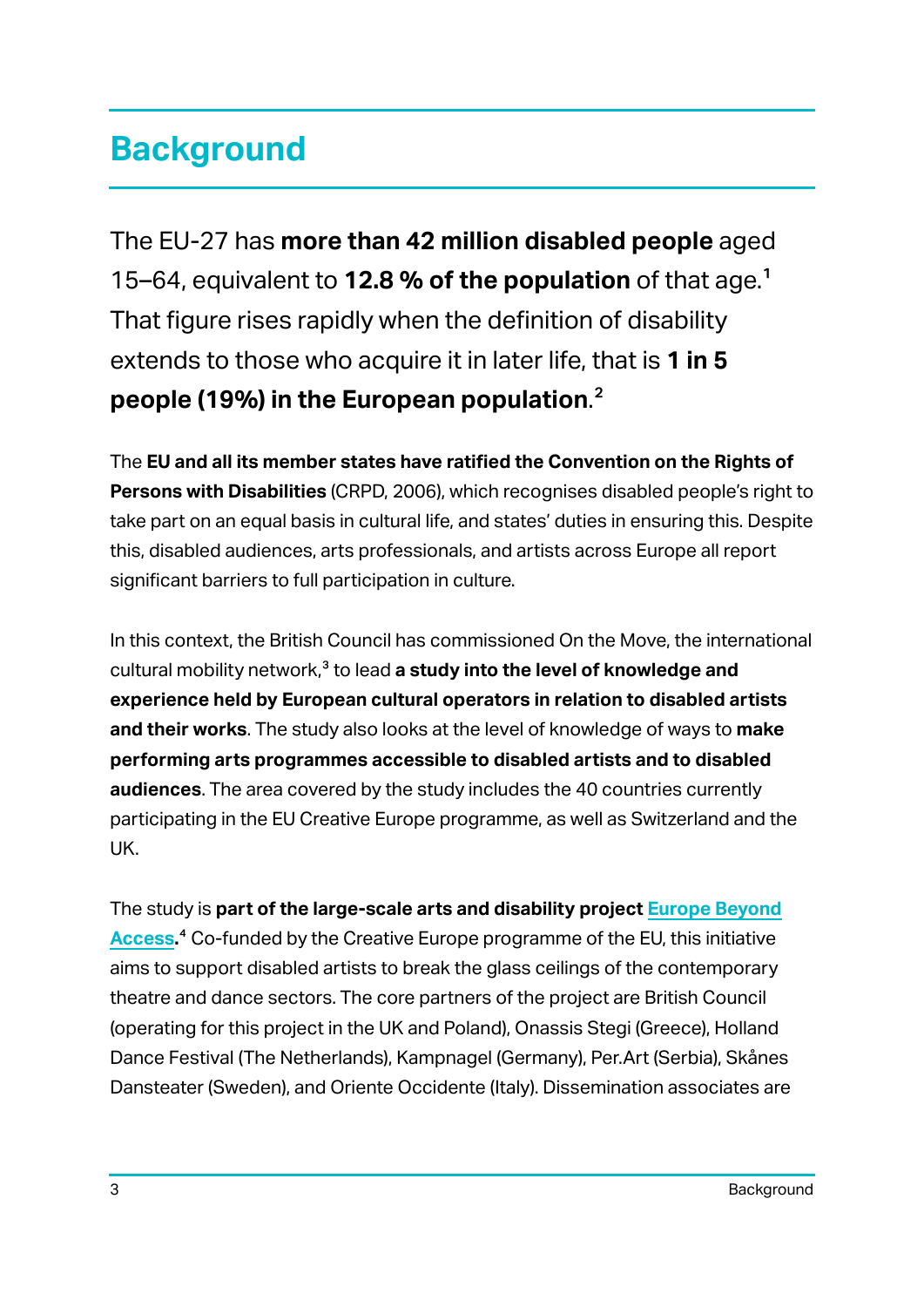IETM, ONDA (France), EUCREA (Germany), Acesso Cultura (Portugal), Instytut Teatralny im. Zbigniewa Raszewskiego /Theatre Institut (Poland), and ISPA.

**The global Covid-19 pandemic hit at the beginning of the research process**, with devastating consequences for the lives of millions of women and men in Europe and across the world, as well as for our fragile cultural ecosystems as they have tried to cope with unprecedented measures to limit or stop all activities. It of course impacted heavily the way this research was conducted.

This report presents the **preliminary findings of the research**. Sources used include relevant literature, semi-structured interviews with representatives of 12 European and international networks and platforms, and responses to an **online survey** (July – October 2020). The survey was addressed to a broad array of cultural actors in the performing arts, split into four groups: venues and festivals, arts and culture professionals, funders, and others. Overall, it gathered answers from **298 respondents based in 35 countries**, with the highest numbers of responses coming from Portugal, Germany, the United Kingdom, and France. Southern Europe was the region with the most respondents (37%), followed by Western Europe (27%), Northern Europe (20%), and Eastern Europe (11%). A small number of responses came from outside of Europe (5%).

The aforementioned impact of Covid-19 has been one of the **challenges encountered during the research project**, including in terms of stakeholders' limited availability to answer the online survey. Other difficulties included the length of the online questionnaire, which led to incomplete, though often still relevant, replies, and the limited spread of respondent profiles, with some stakeholders in the sector arguing they did not have enough specific knowledge about disability to respond, while professionals and organisations with expertise in the field were more comfortable with the survey and may be overrepresented in the final sample.

A more detailed report will be presented in late 2021.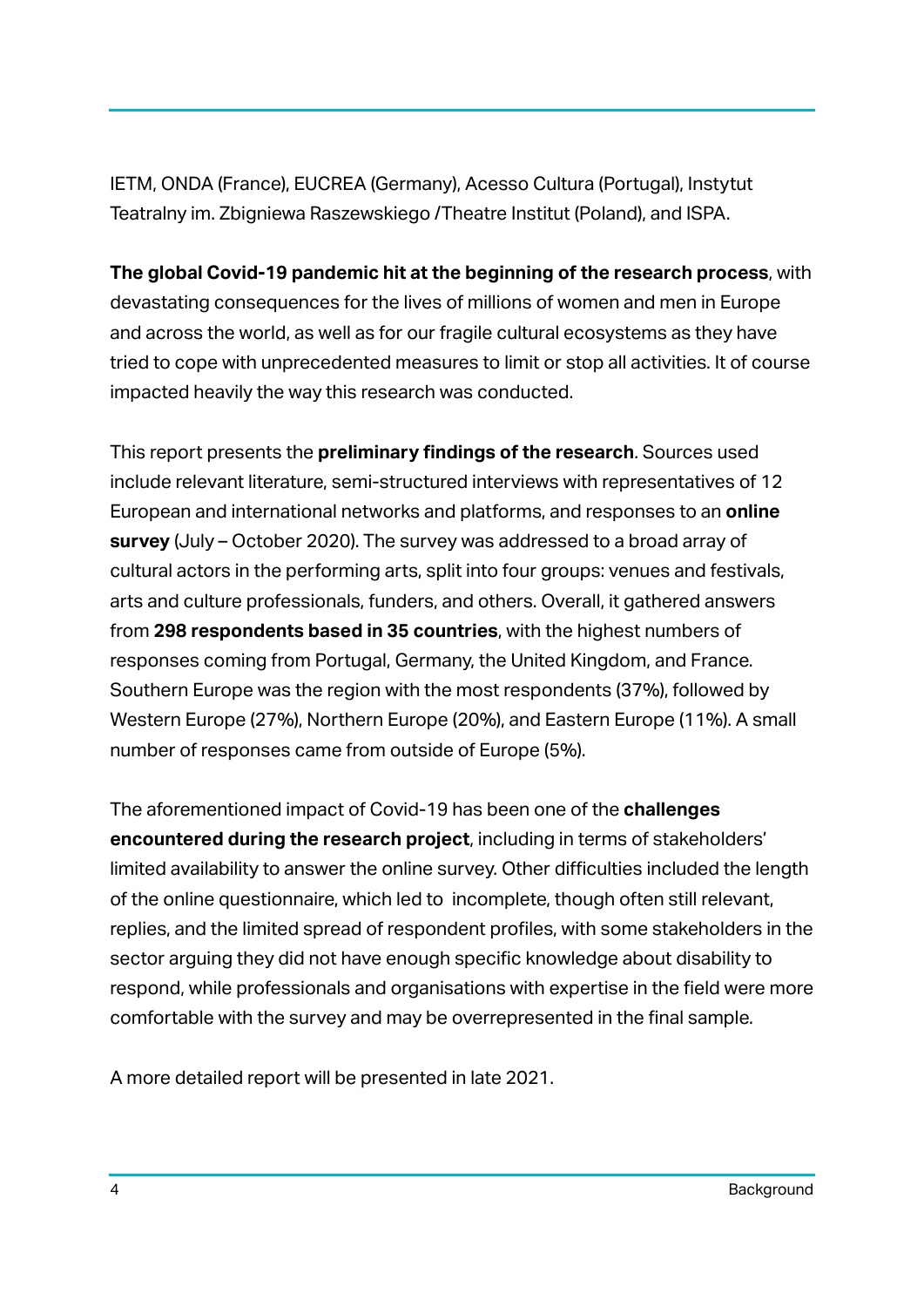These preliminary findings aim to feed into ongoing discussions and advocacy, notably at the level of the EBA project, as well as forming the basis for discussions and feedback from interested parties leading up to the final report.

Feedback or suggestions can be sent to mobility@on-the-move.org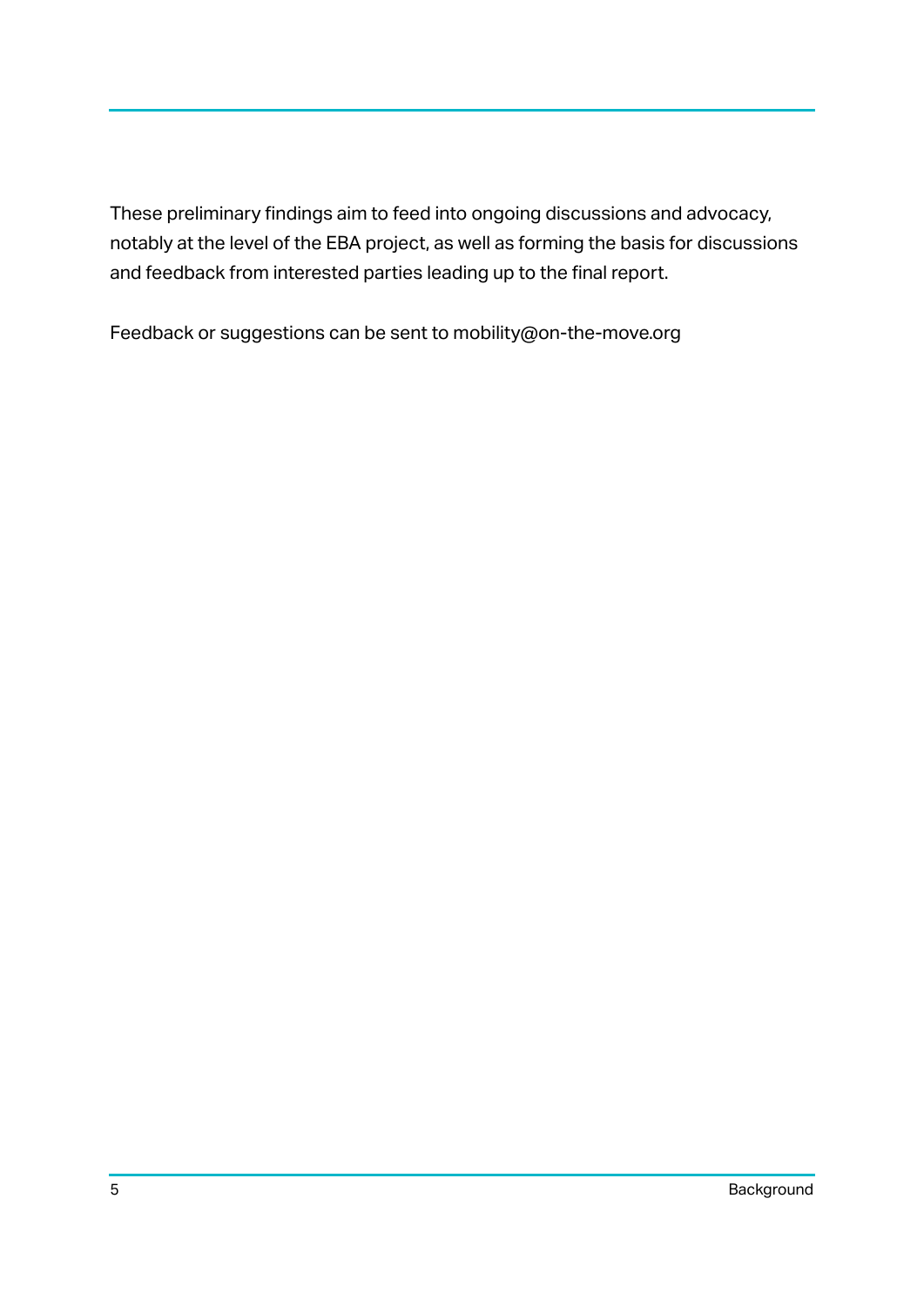# **Knowledge**

**• Limited knowledge of work by disabled artists.** When asked how familiar they are with the works of European disabled artists, only 16.2% of respondents to the online survey reported Good or Excellent knowledge. More than half (52.4%) rated their knowledge as either Poor or Very Poor.

52% **of performing arts professionals rated their knowledge of work by disabled artists as either poor or very poor.**

*How would you rate your knowledge of work by European disabled artists? (n=273)*

| Very poor | Poor  | Fair  | Good  | Excellent |
|-----------|-------|-------|-------|-----------|
| 11.7%     | 40.7% | 31.5% | 12.1% | 4%        |
|           |       |       |       |           |

**• Variable numbers of productions seen**. 83% of respondents had seen work by disabled artists in the last two years. 50% had seen between 1 and 3 productions, and 13% had seen 7 or more. The survey's disabled respondents were more likely to have seen productions by disabled artists than were the non-disabled respondents (and twice as likely to have seen 7 or more). Meanwhile, 17% of respondents had not seen any productions in the last two years. This final figure was higher in Eastern Europe (23%) and the Balkans (24%) than other regions, with Northern Europe (12%) scoring lowest.

**• Difficulties in identifying and accessing reliable information sources**. When answering the questionnaire or interviews, most respondents found it difficult to provide examples of information that helped them navigate accessibility issues. They often complained about a lack of available resources.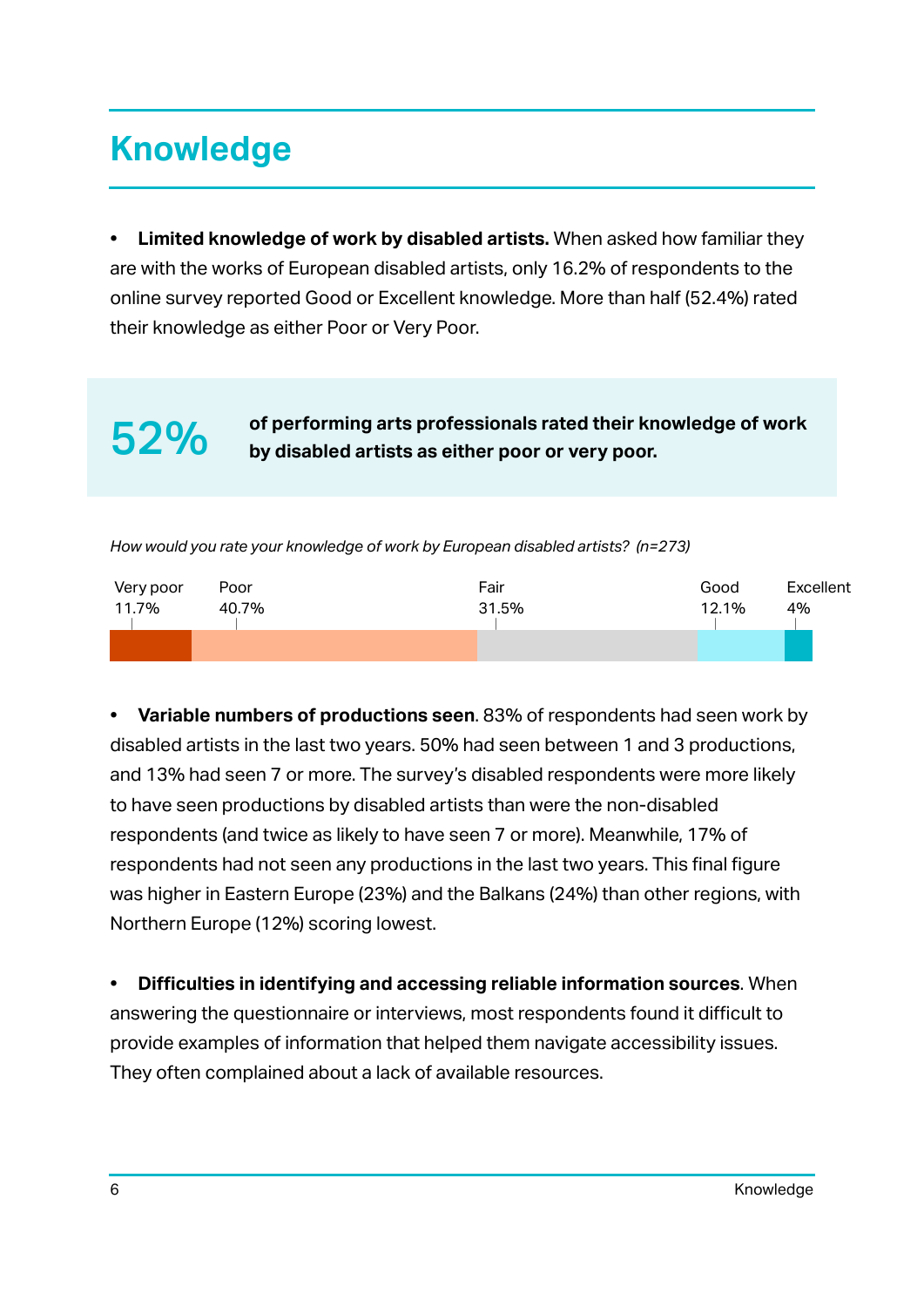**• Disabled artists and professionals, peer arts organisations and specialised services arise as key information sources**. 49% of survey respondents identify disabled artists and disabled culture professionals as their trusted sources when they had questions or needs as regards supporting or programming work by disabled artists. 45% mention peer arts organisations, and 30% specialised service providers. Indeed, a few specialised agencies and services (e.g. Arts & Disability Ireland; Culture for All, Finland; Acesso Cultura, Portugal; Pro Infirmis, Geneva, Switzerland; Servicestelle Inklusion im Kulturbereich, Dresden, Germany) and some grassroots initiatives (tanzbar Bremen, Germany; the Without Walls Access Guide, UK) are identified as key information points. The information from governmental bodies is rarely quoted, with the notable exception of public bodies in the United Kingdom.

**• National asymmetries in the availability of information**. The difficulties identified by interviewees and survey respondents as regards the accessibility of information seem to confirm findings from the literature review, which suggest that substantial literature on arts and disability exists in a few countries (e.g. the United Kingdom, Finland, France, Germany, Ireland) but is less easily available elsewhere. Limited availability of information on arts and disability has been noted before by European networks and EU bodies.<sup>5</sup>

**• European networks and programmes facilitate access to knowledge and to experiencing work, balancing out existing asymmetries**. European and international performing arts networks are mentioned by 32% of respondents as their trusted sources when looking for information on work by disabled artists. This figure is higher than for national performing arts networks (22%). A similar pattern exists when asking about trusted sources when aiming to engage with disabled audiences. The literature review also found that European and international arts networks and EU-funded projects have led to broader opportunities for accessing work by disabled artists within the European cultural sector, including in countries where these opportunities were previously rare.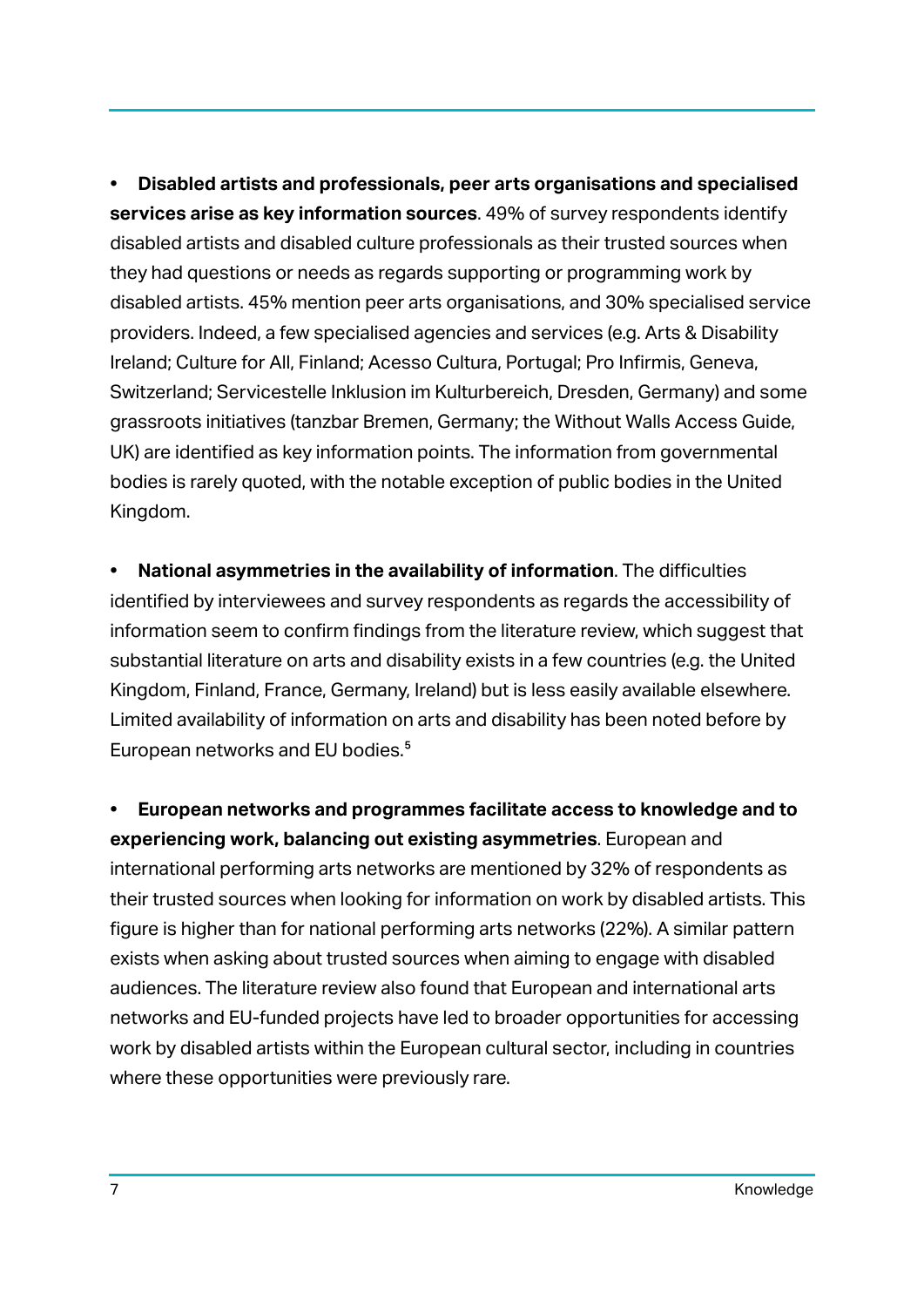### **Experience**

**• Only 28% of venues and festivals regularly present or support work by disabled artists**. Venues and festivals that took part in the survey were asked whether they support or present work by disabled artists on a regular basis. Responses show that 28% of them present or support at least one production per year. Among these, less than 6% present four or more productions per year. An additional 53% of all festivals and venues surveyed present work by disabled artists but on an irregular basis (i.e. less than one production per year), whereas 15% do not present work of this kind.

**• 31% of all arts organisations do not look for new work by disabled artists**.

Asked where they looked at for new work by disabled artists, respondents identified direct contact with companies, tour bookers and agents as the main source (37% across all respondents; 49% among venues and festivals), with international peers and European or international performing arts networks coming second (36%). The latter figure again confirms the important role played by international networks in this area. Other sources include national peers and networks (28%) and online and offline media (27%). Meanwhile, 31% of respondents indicated they do not look for new work by disabled artists.

**• Disabled people are keen to attend arts activities, particularly when their needs are taken into account**. Research conducted in Ireland may challenge some expectations about attendance among disabled people: 86% of them had attended at least one arts event (including cinema) in the previous year (79% if cinema is not included). Indeed, these figures were higher than those from a similar survey covering the overall population (64% had attended at least one arts event – including arthouse cinema but not mainstream cinema).<sup>6</sup> Physical access, health issues, economic aspects, distance to venues, personal isolation and problems with online booking of events have been identified as major obstacles in several European countries.<sup>7</sup>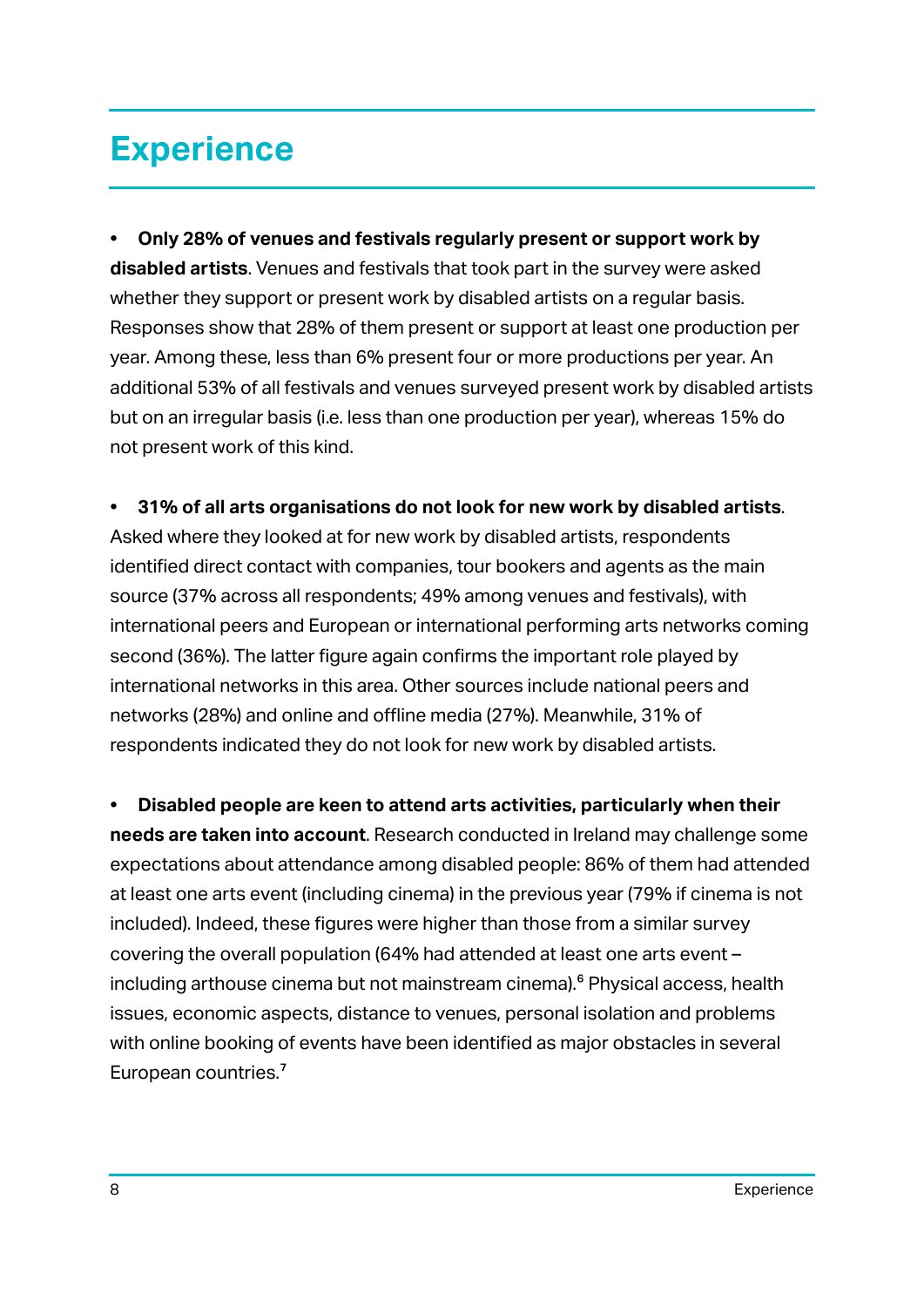**• Most venues and festivals have adopted some measures to improve physical access**. Step-free access from street to auditorium, office and backstage spaces was the most frequently mentioned measure to improve access to venues and festivals (57%), followed by wheelchair-accessible toilets (52%). 34% also provide extra funding to access requirements more broadly, 31% have wheelchairaccessible toilets with hoist, and 21% have accessible adult changing rooms in office or backstage areas.

**• Access measures are less frequent in artistic programming and decisionmaking**. Among the measures that may be adopted by venues and festivals to improve access, only 17% of respondents indicated that they have dedicated calls for disabled artists or curators, and only 13% involve disabled arts professionals on selection panels and commissioning teams. 8% consider alternative ways to answer open calls, and 7% allow extra time for disabled artists when answering open calls.

### 87% of venues and festivals don't involve disabled people in<br>87% relection panels or in the commissioning process **selection panels or in the commissioning process.**

**• A wide range of measures have been adopted to foster access for audiences, but to varying degrees.** When asked about the initiatives for audience access taken by organisations, wheelchair accessible toilets came first (72%), followed by free or discounted tickets for personal assistants (48%), discounted tickets for disabled audiences (44%), sign language interpreters (42%), and audio description (31%). Meanwhile, only 24% have front of house staff trained in disability awareness, 19% have an accessible website, 16% have a dedicated contact point for access queries, 13% provide accessible communication and marketing materials, and 12% have an accessible booking process.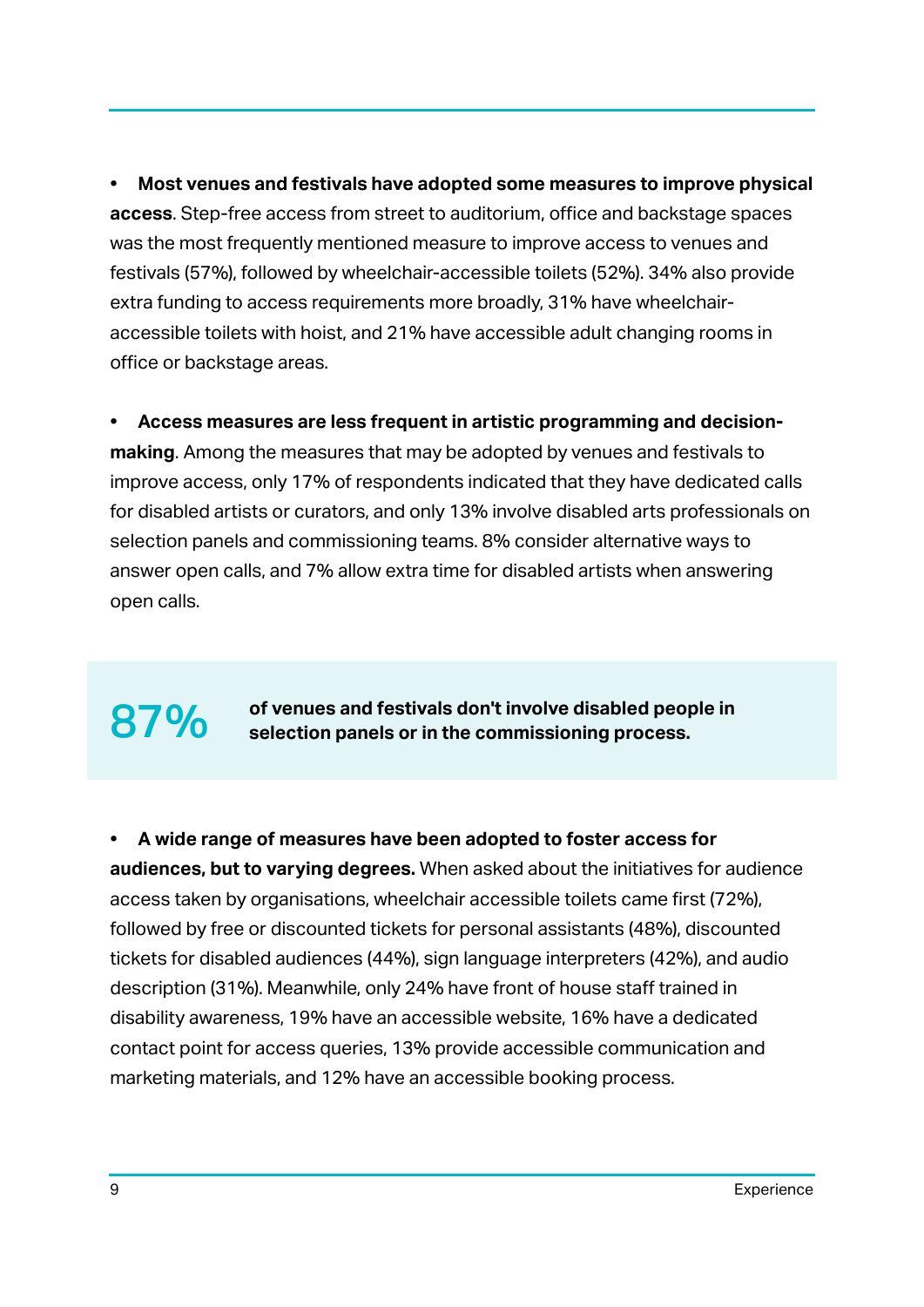**Gaps in access: venue and festival programmes fall short**

# 87%

of venues and festivals don't provide accessible marketing materials

88%

of venues and festivals don't offer an accessible booking process

81%

of venues and festivals don't have an accessible website

**• Access measures tend to focus on audience first, artists later**. Both the evidence above and answers to open questions in the survey show that most arts organisations give priority to ensuring access for disabled audiences, with disabled artists coming second. This confirms findings of the literature review, according to which venues have often been made accessible to audiences but not artists, as seen in backstage areas and dressing rooms.<sup>8</sup> Some authors suggest this may be connected to the prevailing notion, at least in some countries, of disabled people as 'passive' recipients of culture, rather than 'active' participants.<sup>9</sup>

**• Less than half of venues and festivals have a strategy to engage with disabled audiences**. 33% of venues and festivals do not engage with disabled audiences on a regular basis, whereas 24% do so but do not have a specific strategy in this area. Meanwhile, 42% of respondents have a specific strategy to engage with disabled audiences.

**• Employing disabled people and having dedicated staff or budget are drivers for change within organisations**. Generally, the organisations that employ disabled staff, that have staff responsible for accessibility, or that have a dedicated budget tend to be more confident than the average respondents that their artistic programmes are accessible to disabled artists. A similar pattern emerged when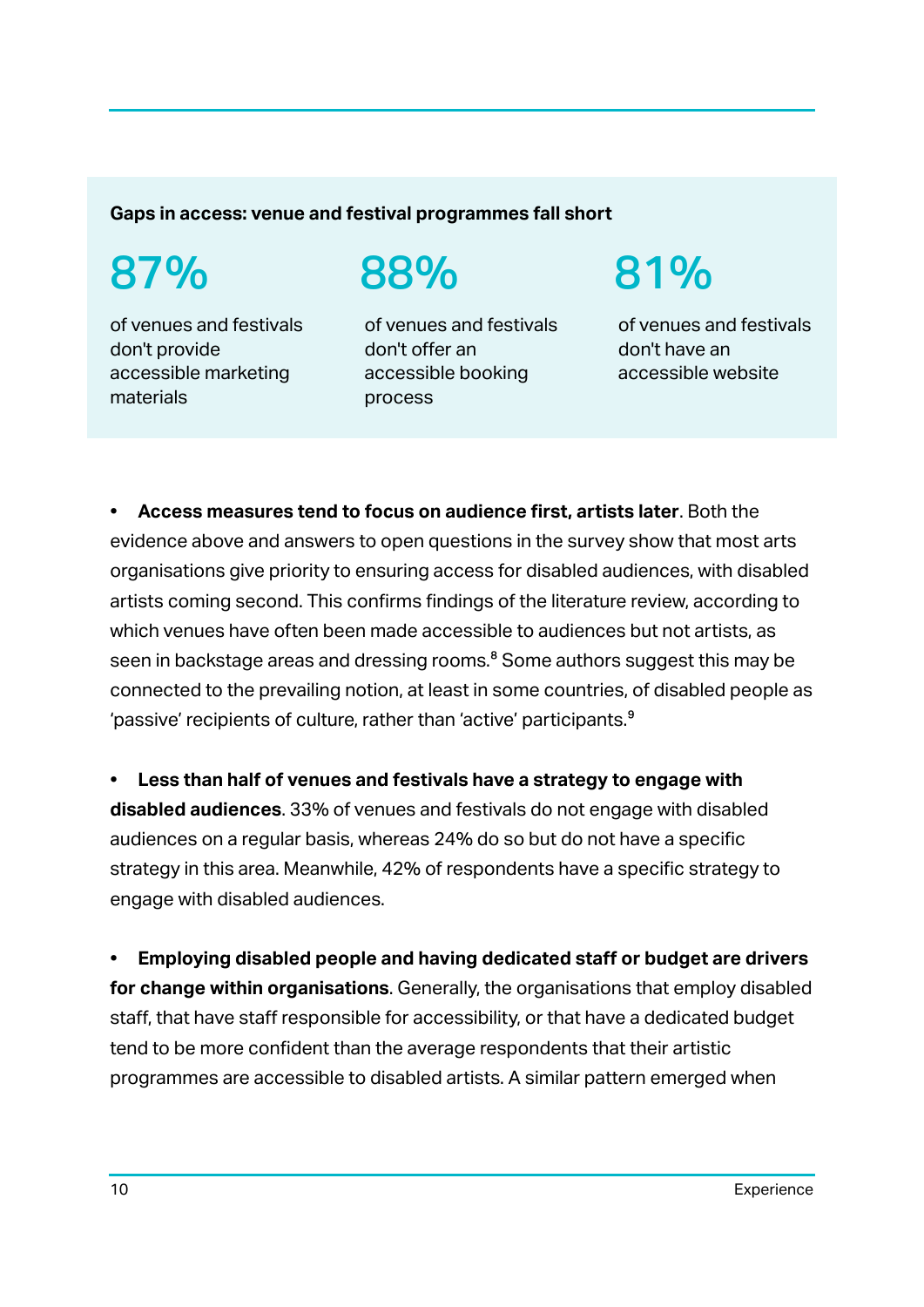asking about engagement with disabled audiences. Responses to open questions confirmed that having one or more disabled staff members had served to raise awareness of specific issues and opened up internal conversations, leading to more inclusive practices.

**• Perceptions on the improvements made may be overconfident**. A large proportion of survey respondents believe that artistic programmes and venues have become more accessible in recent years. For example, 58% of respondents from venues and festivals argued that their organisations had become more accessible for disabled artists in the last 5 years, although the figure was lower for organisations without a budget dedicated to accessibility (46%). Similarly, 58% of venues and festivals believed accessibility for disabled audiences had improved in their organisations (41% for those without a dedicated budget). This contrasts with some of the evidence about actual practices – e.g. the fact that only 28% of venues and festivals regularly present or support work by disabled artists, 87% of organisations do not provide accessible marketing materials, and only 12% offer an accessible booking process. Therefore, there may be some overconfidence, not backed by evidence, on the actual improvements in accessibility for both artists and audiences.

**• Improving accessibility makes sense from a range of perspectives – including rights, cultural diversity and business.** Existing literature often emphasises that access and participation in cultural life are part of human rights – and that, therefore, governments and public cultural institutions should in particular 'ensure a cultural offer that is accessible to everyone, with specific measures for certain population groups, such as children and young people, the elderly, disabled people or migrants…'.10 Further to this, the literature review, interviews and the online survey have found a range of arguments that call for a 'cultural change' within the arts sector, which should become more inclusive and diverse and see disability as a form of enrichment that broadens possibilities of expression,<sup>11</sup> ultimately looking at disability in a 'non-normative, non-ableist' way.<sup>12</sup> Furthermore, it has been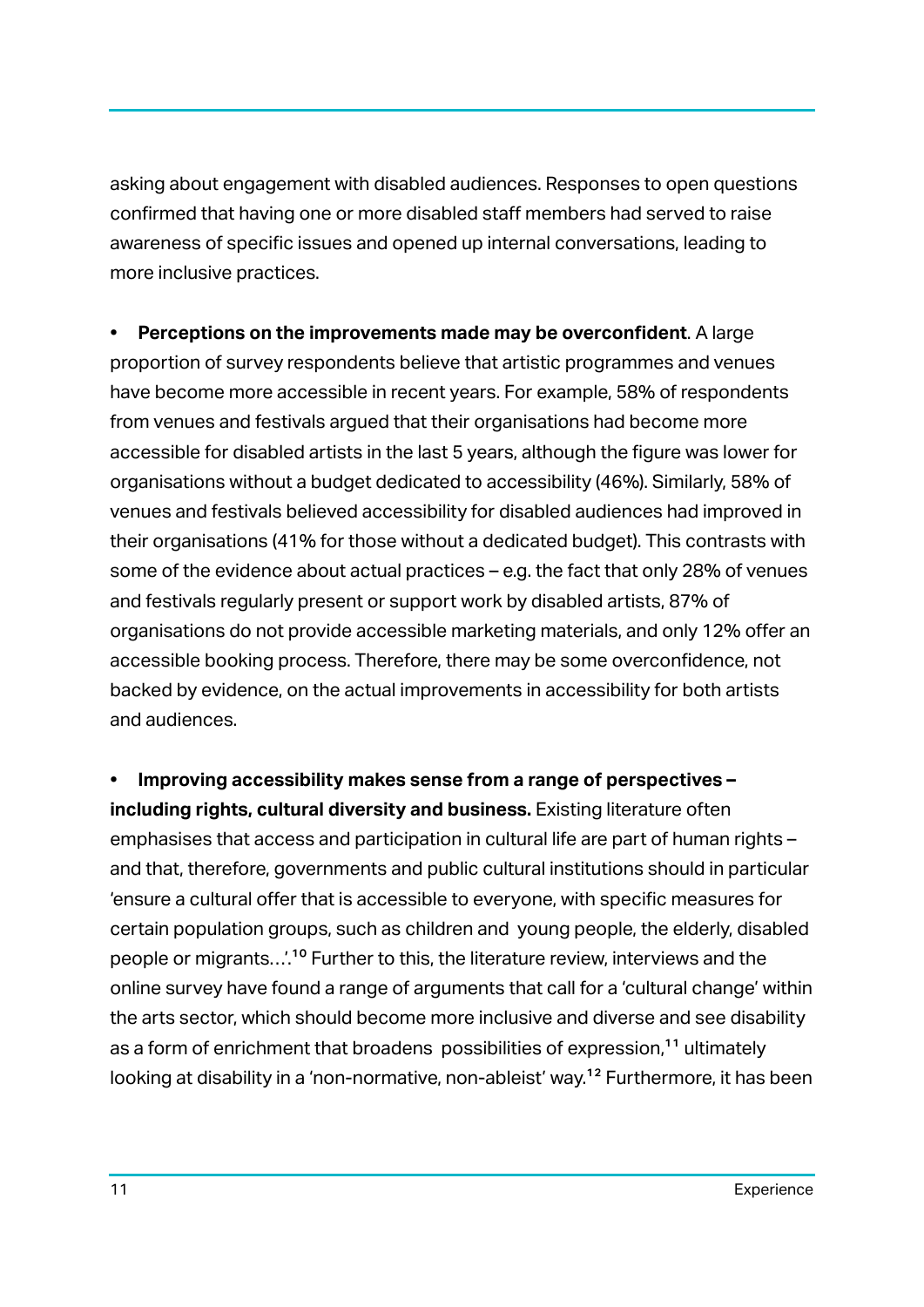argued that making arts attendance accessible to disabled people 'makes good business sense' – research in Ireland suggests the national cultural sector could earn an additional €7 million if half of the disabled people who regularly attended (before Covid-19) did so just one more time per year and brought a friend or family member with them.<sup>13</sup>

**• Lack of funding and knowledge stand as major obstacles**. When asked about the obstacles that prevent their organisations, or the cultural field at large, from supporting work by disabled artists, 52% of arts organisations identified lack of funding as the main factor (the figure was 54% among venues and festivals, and only 23% among funders). Lack of knowledge of work by disabled artists in their country (38%) or in Europe and internationally (35%), insufficient work made by disabled artists (31%), lack of official inclusive guidelines from local, regional or national governments (26%) and lack of knowledge on how to meet access requirements (25%) were also mentioned. A similar pattern emerged when asking about obstacles to further engagement with disabled audiences: lack of funding (62%), lack of appropriate communication tools, such as an accessible website and marketing materials (54%), lack of contacts and networks to reach out to disabled audiences (42%), lack of human resources (41%), and lack of knowledge on how to meet access requirements (29%) emerged as major obstacles. A further 27% also pointed to lack of interest in engaging more with disabled audiences.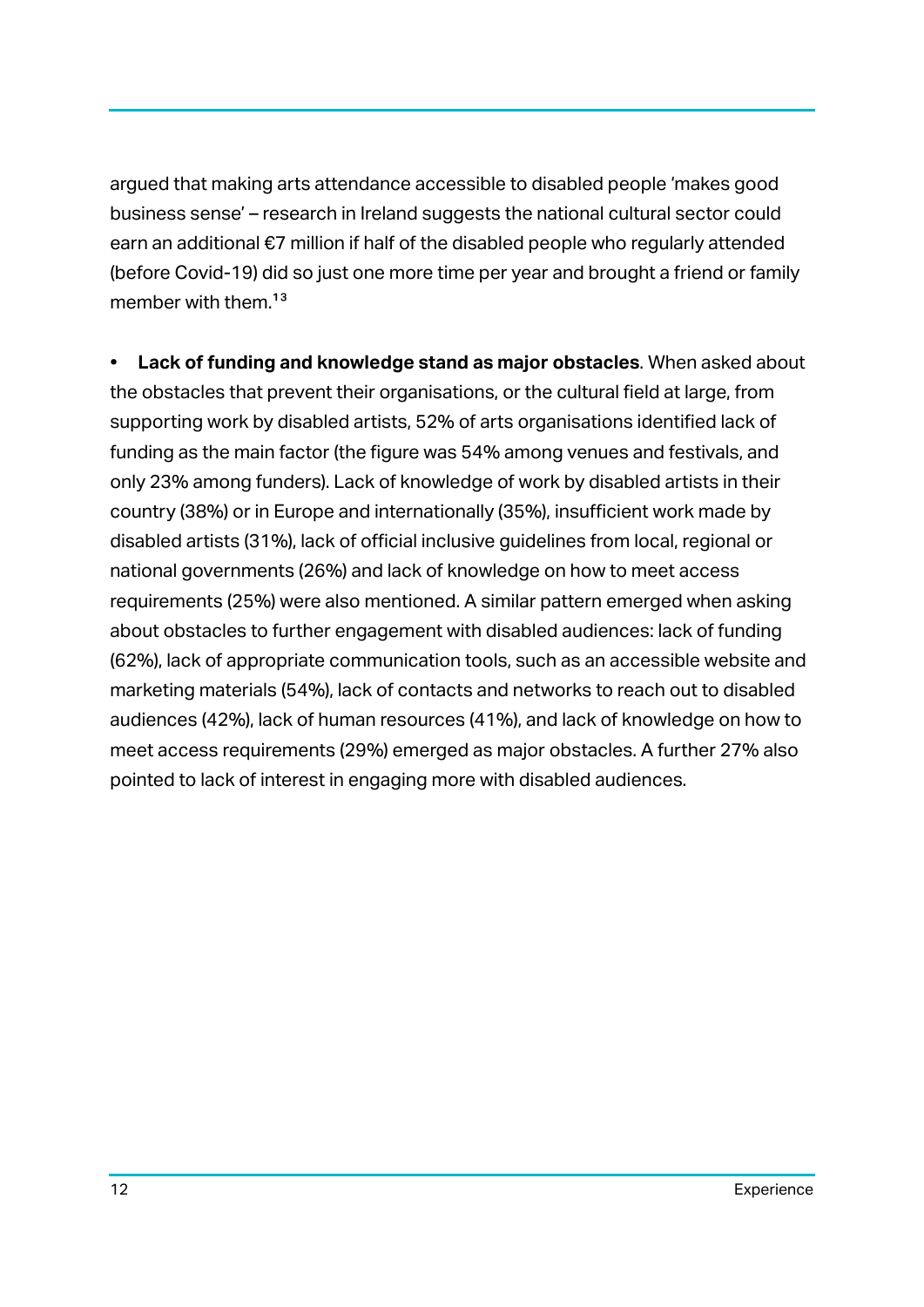## **How Covid-19 threatens progress made**

The study has identified a general concern that the current Covid-19 pandemic will have a lasting effect on accessibility. In the online survey, respondents underlined the vulnerability of disabled people but also a general lack of consideration in emergency measures taken by public authorities in regard to this population and their specific needs and challenges.

Recent research in the United Kingdom suggests **77% of disabled audiences consider themselves to be 'vulnerable to Coronavirus', whereas only 28% of non-disabled audiences do**. This may be connected to the fact that, according to data from the UK's Office for National Statistics, disabled people accounted for over one third of deaths related to Covid-19 between March and May 2020.14

41% of disabled audiences surveyed argued they would consider returning to venues once social distancing and appropriate hygiene measures were in place. 26% said they would not consider returning to venues until a vaccine or treatment for Covid-19 was available –twice the figure among non-disabled respondents. Fewer disabled people would consider attending an outdoor event (44%) than the overall population (51%). These figures suggest that **the Covid-19 crisis has 'magnified the inequalities facing disabled audiences** and compromises cultural participation and engagement'. Furthermore, it has been estimated that this could mean the loss of 12% of total arts audiences, with **significant economic impacts for organisations in this field**.15

This perspective echoes initial evidence about the impact of the pandemic in employment in the cultural sector. A range of studies internationally have pointed to how Covid-19 is badly affecting activity and employment across culture. Research conducted in the United Kingdom suggests that **the impact is higher for disabled artists and cultural professionals than for non-disabled ones.**16 17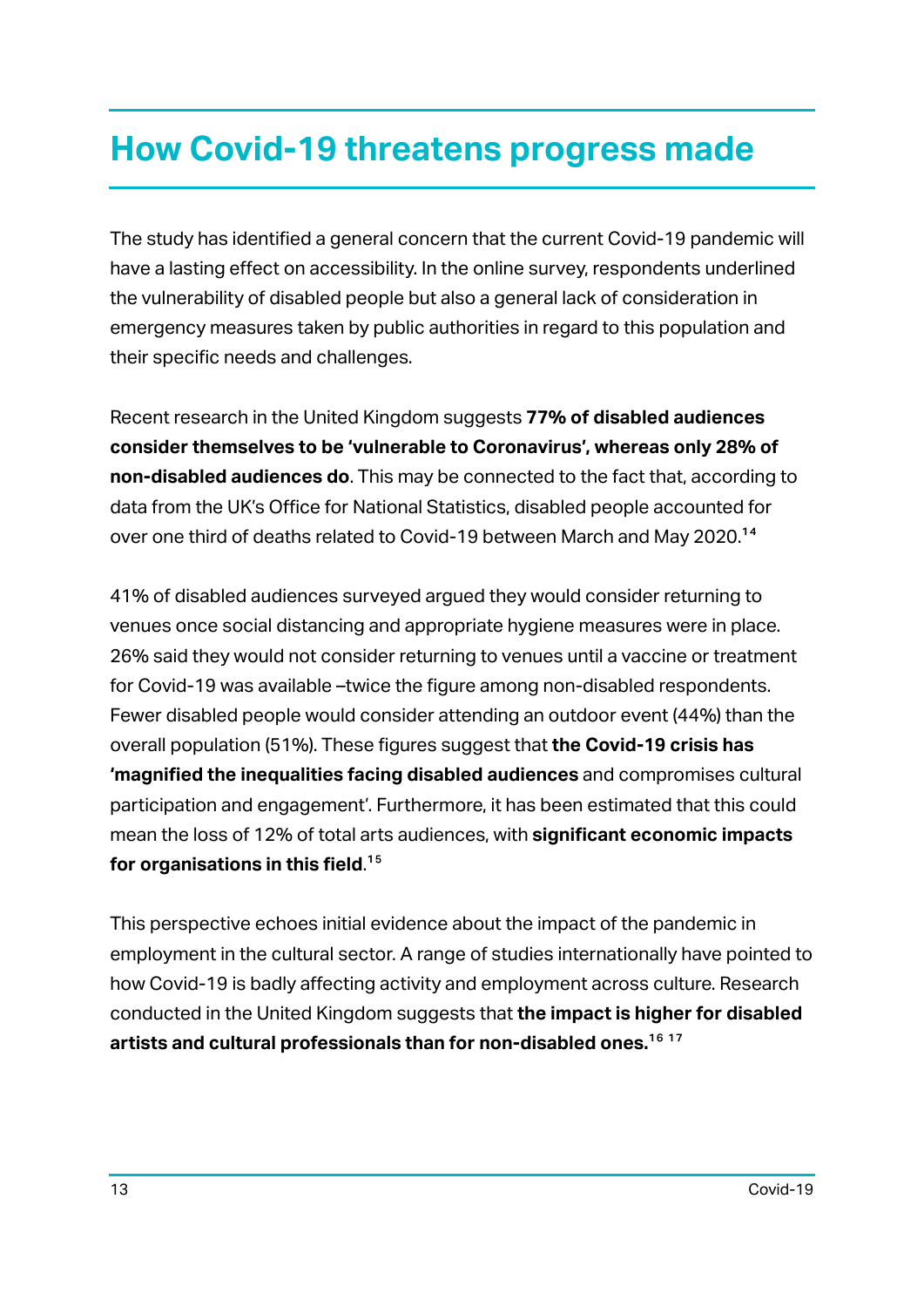Overall, this evidence on the impact of Covid-19 on disabled audiences and disabled creative professionals suggests the **need to adopt particularly inclusive measures**.18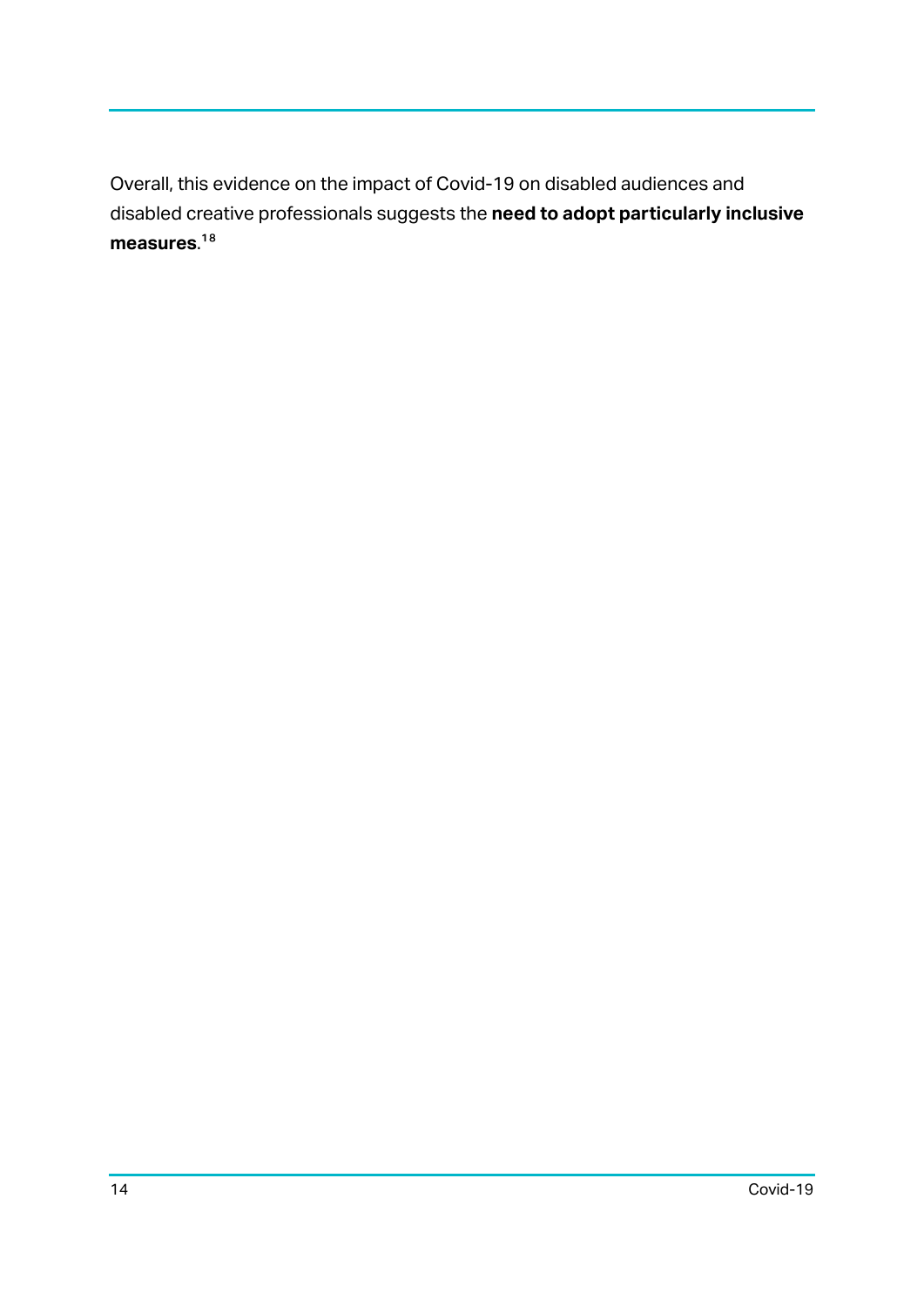# **Solutions**

**• Policy frameworks and support arise as key enabling factors**. In line with obstacles identified above, the literature review suggests that the existence of cultural policies addressing disability and access and providing a dedicated budget has been instrumental in enabling progress, as shown in countries like the United Kingdom. This arises as the leading factor in catalysing change at the sector level. Several studies have also addressed the important role played by 'gatekeepers', including curators, producers, programmers and educational institutions. They suggest that more attention should be paid to their practices, as well as to ensuring that gatekeepers become more diverse internally, ultimately resembling more the overall make-up of the population.<sup>19</sup> Other enabling factors include support from private foundations, the active engagement of disabled-led companies and other arts and disability organisations, and specific communication strategies (e.g. inviting audiences to rehearsals or conducting artist-led workshops in schools before or after a performance).

**• Examples of good practice and relevant experiences are available**. Over the last decade, a set of guides, manuals and similar publications on arts and disability have collected practical information on how to increase accessibility and inclusion.20 Developing all-encompassing approaches to inclusion, which incorporate disabled people but are also positive for broader sections of the population, involving disabled people in decision-making and management, ensuring physical accessibility, providing in-house information, training and capacity-building, adapting communication and marketing, integrating accessibility in the design and presentation of productions (e.g. audio descriptions, touch tours, tactile model boxes, etc.) and establishing partnerships with specialised and facilitating organisations are some of the solutions proposed.

**• Making knowledge and practical guidance more easily accessible is critical**. The literature review has identified a significant, diverse range of toolkits, guides and other materials providing practical guidance for arts organisations willing to be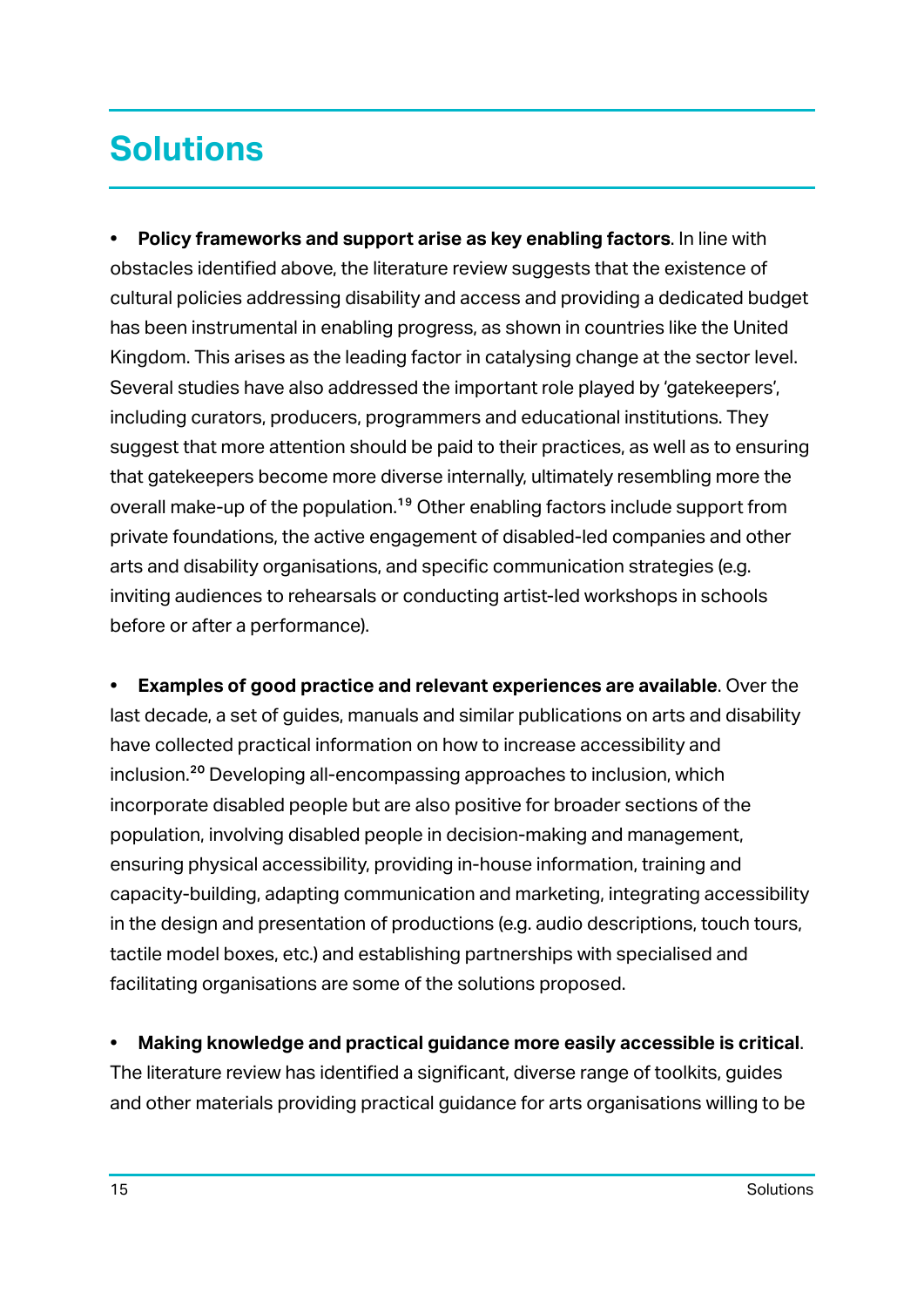more accessible for disabled artists and audiences. However, these materials appear to exist only in some countries and languages, and may not be well-known by many organisations in the field. Indeed, venues surveyed suggested that they would need guidance on designing accessible, inclusive artistic projects (43%), developing disabled audiences (43%), international mobility and collaboration with disabled artists and professionals (33%), and creating accessible workplaces (26%). Interestingly, several of these figures are even higher among funders: 64% of them identify a need for guidance on developing disabled audiences, as well as on facilitating international collaboration with disabled artists, 57% require guidance on designing accessible, inclusive artistic projects, and 43% need guidance on making online exchanges between arts professionals accessible to disabled participants.

**• There is a demand for arts funders and national ministries to engage more in this field**. When asked who should be doing the most to provide guidance, training and best practice resources, survey respondents gave the top spots to arts funders and national ministries (44% each). Venue and festival respondents were more likely to say that local governments and municipalities should also be engaged in providing resources (34.2%), while artists and professionals put greater emphasis on the role of disabled artists and culture professionals themselves (30%).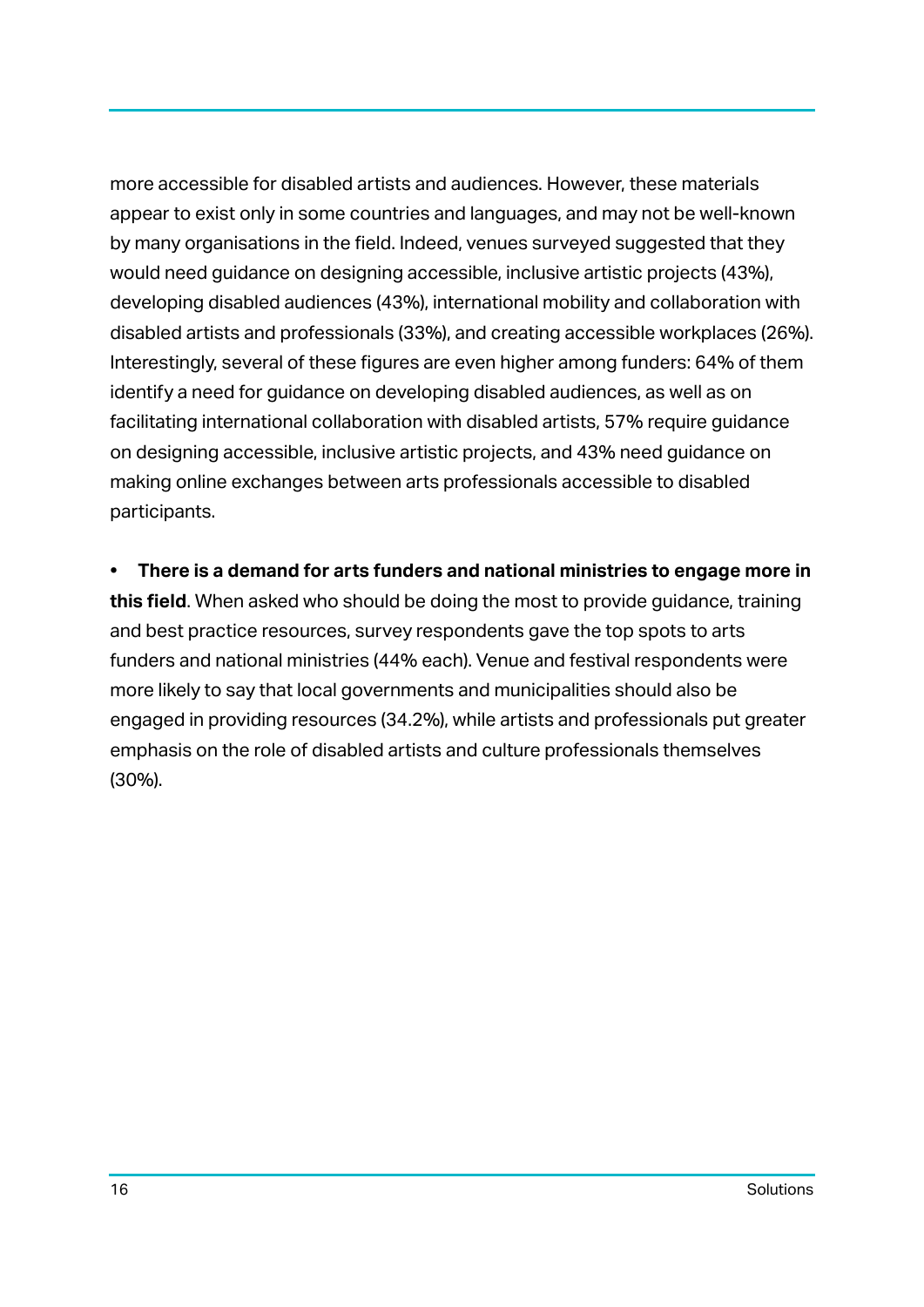# **Follow-up**

Evidence collected in this report points to the following:

• There are still **major gaps in the accessibility of performing arts activities and organisations** for disabled artists and audiences. **Action in this field is needed**, and should cover the availability of knowledge (data, good practices, networks) and the provision of support to make organisations and venues more accessible and inclusive.

• Progress made in several countries points to the **critical role of specific policies and dedicated budgets**, supporting measures that foster accessibility for artists and for audiences within all types of organisation in the cultural sector.

• There is also a demand from organisations in the sector for support and guidance in this field, and an **expectation that governments and funders will take the lead**. In particular, there exists a demand for guidance on designing artistic projects which provide equal opportunities to disabled artists and arts professionals, developing disabled audiences, facilitating international mobility and collaboration with disabled artists and arts professionals, and creating accessible cultural workplaces for arts professionals and ensuring accessible recruitment processes.

**• Covid-19 threatens to magnify pre-existing inequalities and to limit opportunities for both disabled artists and audiences**. Addressing this risk, and ensuring that disability is taken into account in public responses to the crisis, is an issue of rights, as well as of economic sustainability for the sector.

• In the last few years, **specialised organisations in arts and disability, and European networks and programmes have contributed** to fostering knowledge and good practice exchange. Support for these initiatives is necessary.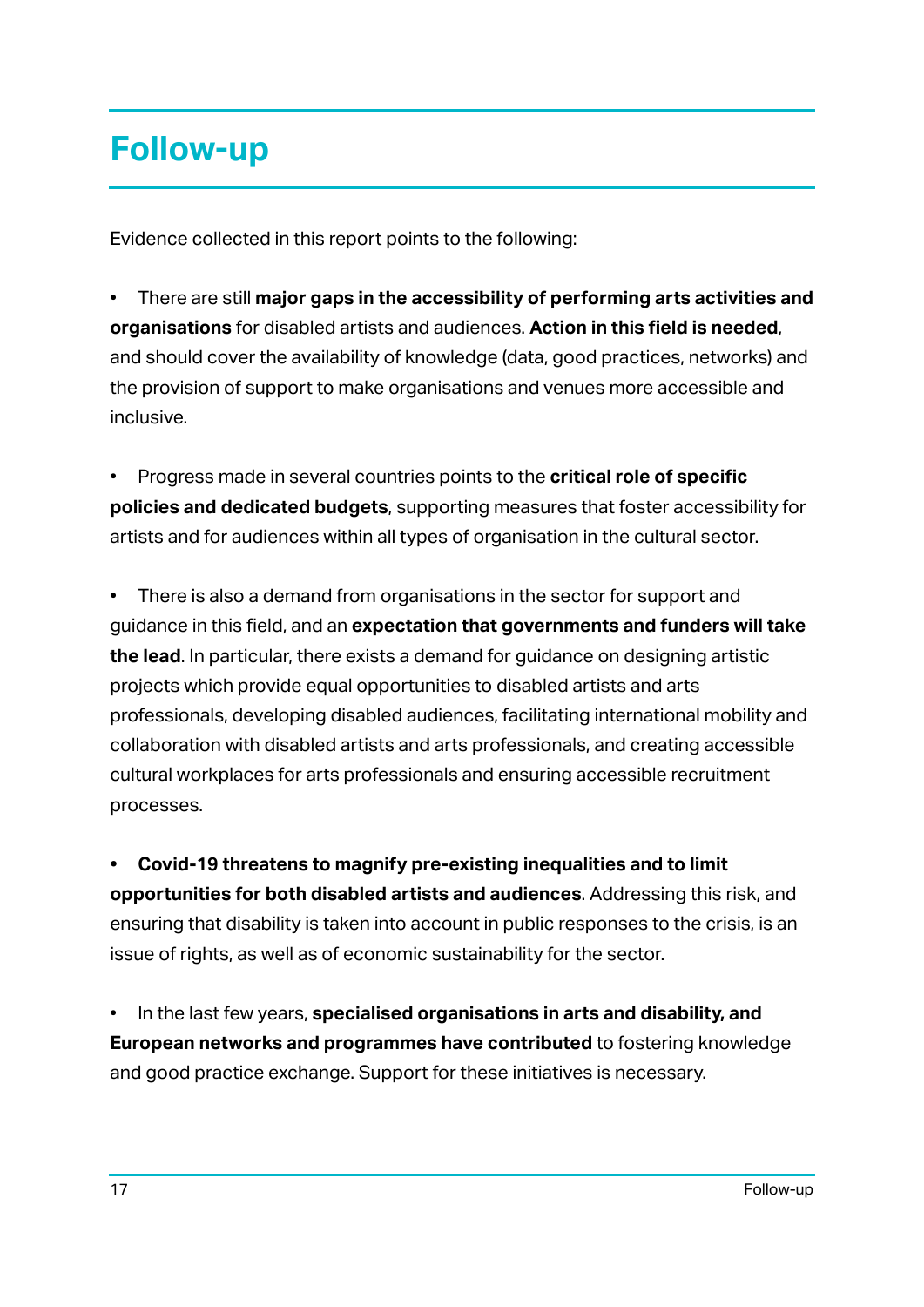• Because knowledge and good practice in this area exist, but are not evenly spread across the EU nor sufficiently well-known, **EU institutions, including the Council of Ministers of Culture, could support the exchange of knowledge and the adoption of common guidelines** to foster access and inclusion for disabled people.

A longer report will be presented in late 2021, which will bring together further evidence extracted from the online survey and subsequent interviews and consultations. Among the issues that will be addressed are the following:

• Discrepancies identified between perceived progress and effective improvements on the ground.

• Solutions and best practices identified in some specific regions and countries.

• Further analysis of the countries and regions where less evidence has been obtained in the initial survey.

• Identification of specific training and support needs which could inspire policies and programmes to foster accessibility in the cultural sector.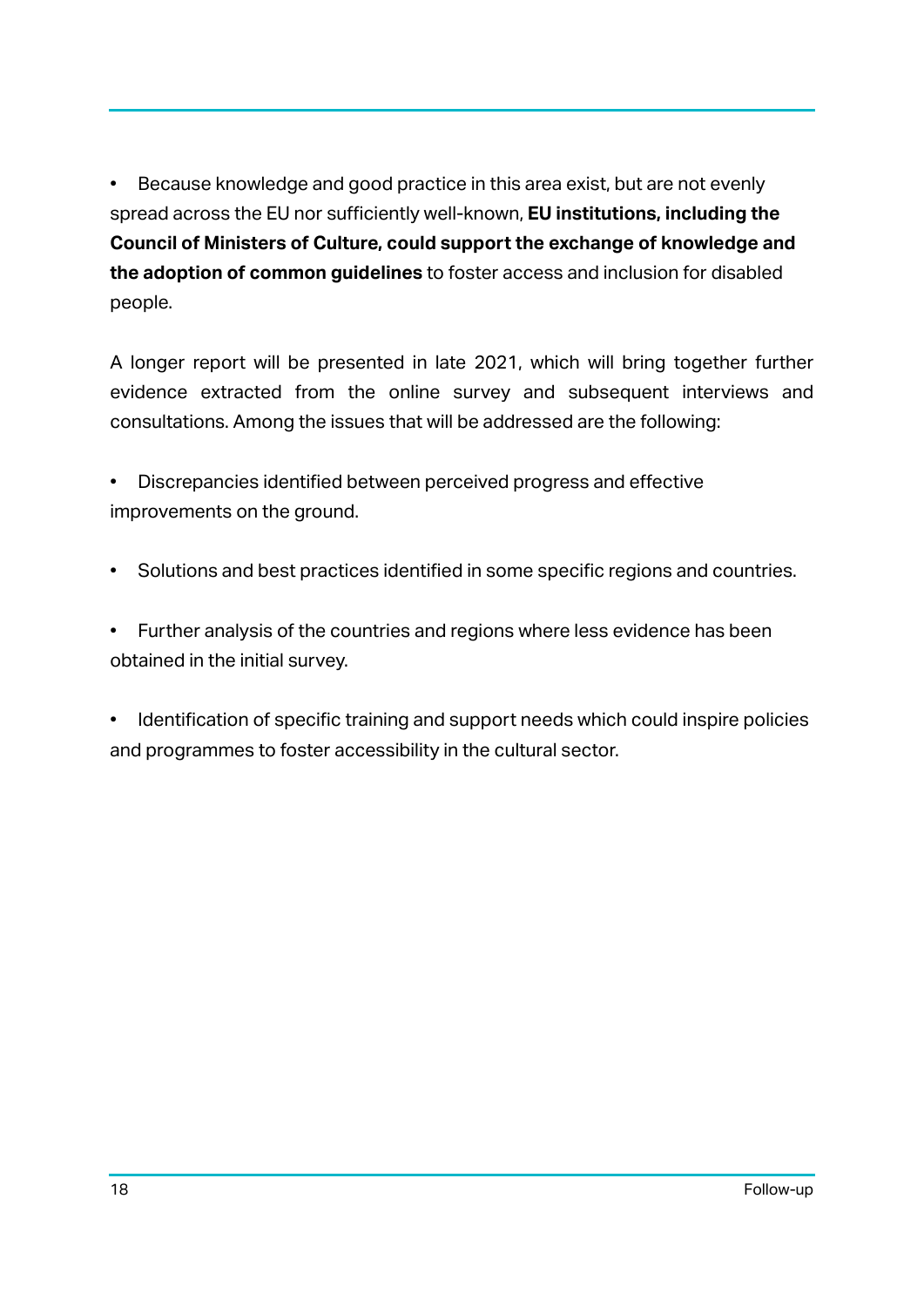# **References**

1 2012 figures, taken from "Disability statistics - prevalence and demographics'' conducted by Eurostat: https://ec.europa.eu/eurostat/statistics-explained/ pdfscache/34409.pdf In this report, we use the term **'disabled artists'**, but we are aware terminologies and concepts vary enormously. As a point of reference, we use the British Council's guide to disability equality *Promoting Inclusion* (www.britishcouncil.org/sites/default/files/guide-disability-equality.pdf) and we would like to quote here the United Nations Convention on the Rights of Persons with Disabilities (2006), which states: 'Persons with disabilities include those who have long-term physical, mental, intellectual or sensory impairments which, in interaction with various barriers, may hinder their full and effective participation in society on an equal basis with others.'

<sup>2</sup> According to the Papworth Trust as well as the European Parliament.

3 More information here: www.on-the-move.org

4 More information here: www.disabilityartsinternational.org/europe-beyond-access

5 See e.g. European Blind Union (2012). *EBU Access to Culture Survey 2012: Mapping current levels of accessibility to cultural venues and activities in Europe*. Paris, EBU; and Pasikowska-Schnass, M. (2019). *Access to cultural life for people with disabilities. Brussels and Strasbourg, European Parliament Research Service (EPRS)*; available at https://www.europarl.europa.eu/thinktank/en/ document.html?reference=EPRS\_BRI%282019%29644200

6 Maitland, H. (2017). *Audiences-in-waiting?* Dublin, Arts & Disability Ireland. Available at https://adiarts.ie/assets/uploads/2018/01/Audiences-in-Waitingsurvey-bulletin-final.pdf

7 See e.g. Fundación Eguía-Careaga Fundazioa (2016). *Informe 2016 sobre la aplicación de la Estrategia Integral Española de Cultura para todos*. Madrid, Real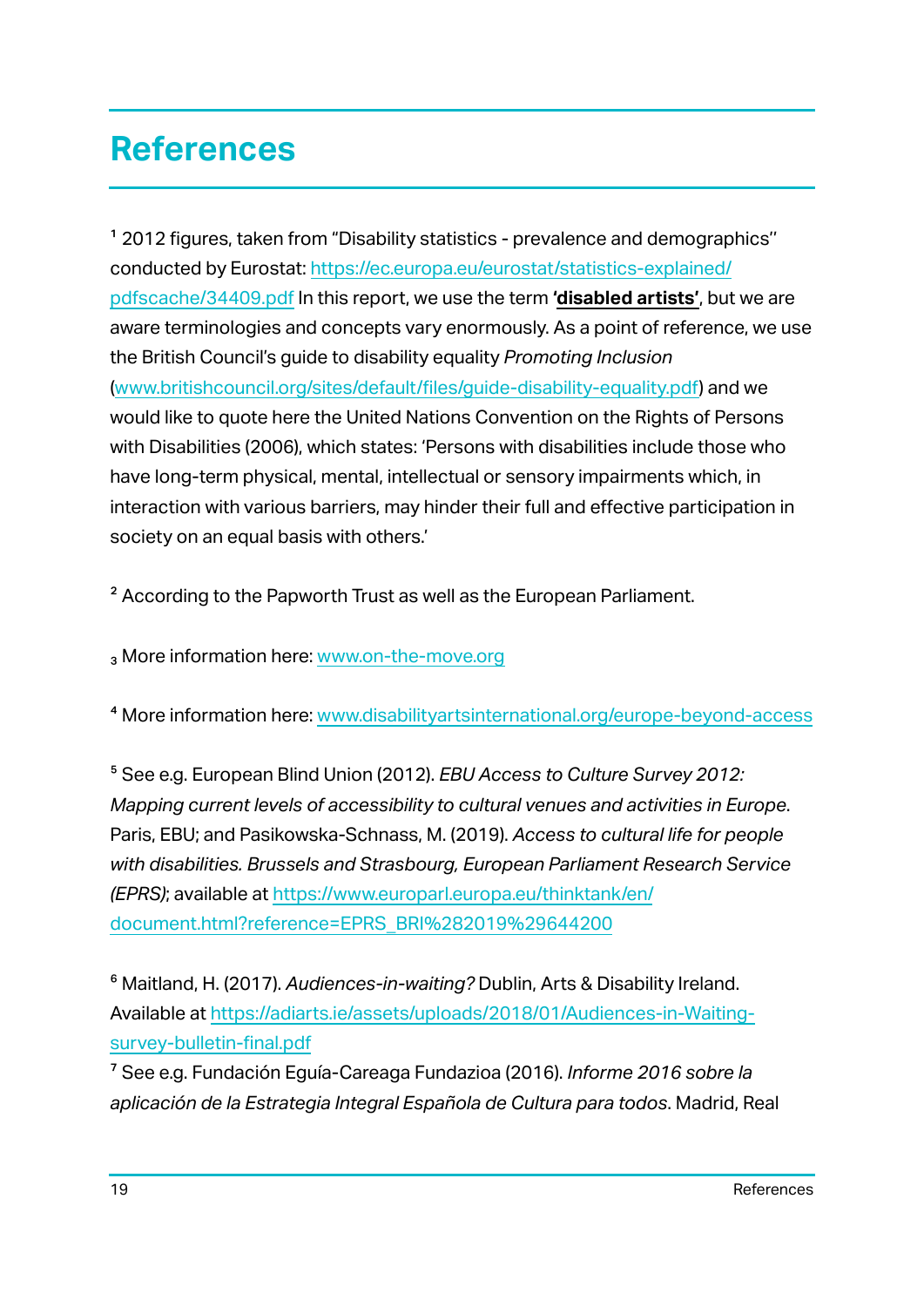Patronato sobre Discapacidad, available at https://www.cedd.net/es/publicaciones/ Record/539365; Kantar Media (2016). *The Arts in Irish Life: 2016 Research Update*. Dublin, Arts Council of Ireland, available at http://www.artscouncil.ie/ Publications/All/The-Arts-in-Irish-Life\_-2016-update; Maitland, H. (2017). *Audiences-in-waiting? How do people with disabilities engage with culture?* Dublin, Arts & Disability Ireland, available at http://adiarts.ie/assets/uploads/2017/11/ Audiences-in-Waiting-survey-report-final.pdf; and Attitude is Everything (2018). *State of Access Report 2018: Ticketing Without Barriers. Examining the access booking experience for Deaf and disabled music fans*. London, Attitude is Everything, available at http://www.attitudeiseverything.org.uk/uploads/general/ State of Access Report 2018.pdf

<sup>8</sup> See e.g. Karhunen, M. (2020). "Disabled artists, gatekeepers and new standards." #StopHatredNow seminar, 11 May 2020, from https://www.youtube.com/ watch?v=R33pV9kAS28&feature=emb\_title

9 See e.g. Panagiotara, B. (c. 2019). *Dance & Disability. A research on inclusive dance education & training in Greece, Netherlands, Sweden & the UK*. Several locations, Onassis Stegi, Holland Dance Festival, Skanes Dansteater and Stopgap Dance Company. Available at http://www.idancenetwork.eu/activities/dance-disability

10 European Parliament (2018). Resolution of 14 June 2018 on structural and financial barriers in the access to culture (2017/2255(INI)). European Parliament. P8\_TA(2018)0262, para 55, available at https://www.europarl.europa.eu/doceo/ document/TA-8-2018-0262\_EN.html

11 See e.g. Tanja Erhart, in Marsh, K. and J. Burrows, Eds. (2017). *Permission to Stare: Arts and Disability*. Brussels, IETM and British Council. Available at https:// www.ietm.org/en/publications/fresh-perspectives-7-permission-to-stare-arts-anddisability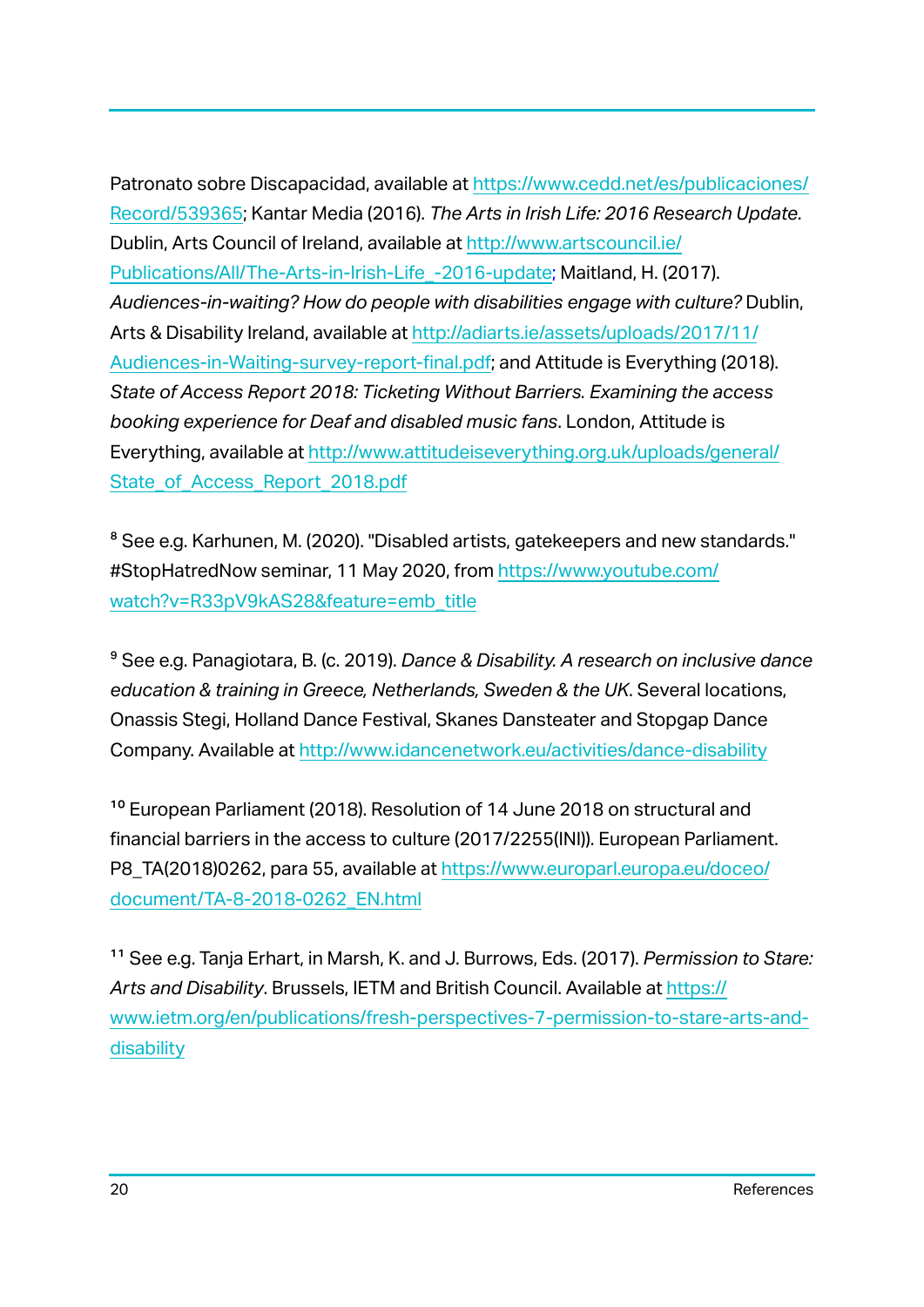12 Karhunen (2020).

13 Maitland, H. (2017). *Audiences-in-waiting?* Dublin, Arts & Disability Ireland.

14 Miller, A. (2020). "Slump in disabled audiences' confidence presents major problem for the arts sector". Birmingham, Indigo Cultural Consulting Ltd. Available at https://www.indigo-ltd.com/blog/act-2-confidence-of-disabled-audiences

15 Miller (2020).

17 O'Brien, D.; et al. (2021), "The impact of Covid-19 on jobs in the cultural sector – part 2". Leeds, Centre for Cultural Value. Available at https://www.culturehive.co.uk/ CVIresources/the-impact-of-covid-19-on-jobs-in-the-cultural-sector-part-2

<sup>18</sup> Ramps on the Moon, Attitude is Everything, What Next? Paraorchestra and WeShallNotBeRemoved (2020). *Working Safely through Covid-19: Seven Inclusive Principles for Arts & Cultural Organisation*. London, several publishers. Available at http://www.attitudeiseverything.org.uk/resources/seven-inclusive-principles-forarts-and-cultural-organisations

19 See e.g. Fischer, D. (2016). Other Abilities, *Evolving Aesthetics? Report from the IETM Valencia Plenary Meeting, 3-6 November 2016*. Brussels, IETM, available at https://www.ietm.org/en/publications/other-abilities-evolving-aesthetics; Marsh and Burrows (2017); and Karhunen (2020).

20 See e.g. Acesso Cultura (2020). *A participação cultural de pessoas com deficiência ou incapacidade. Como criar um plano de acessibilidade*. Lisbon, Câmara Municipal de Lisboa, available at https://acessocultura.org/manual-planoacessibilidade/; Cemaforre (2009). *Accessibilité et spectacle vivant. Guide pratique*. Paris, Ministère de la culture et de la communication et Centre national de ressources pour l'accessibilité des loisirs et de la culture (Cemaforre), available at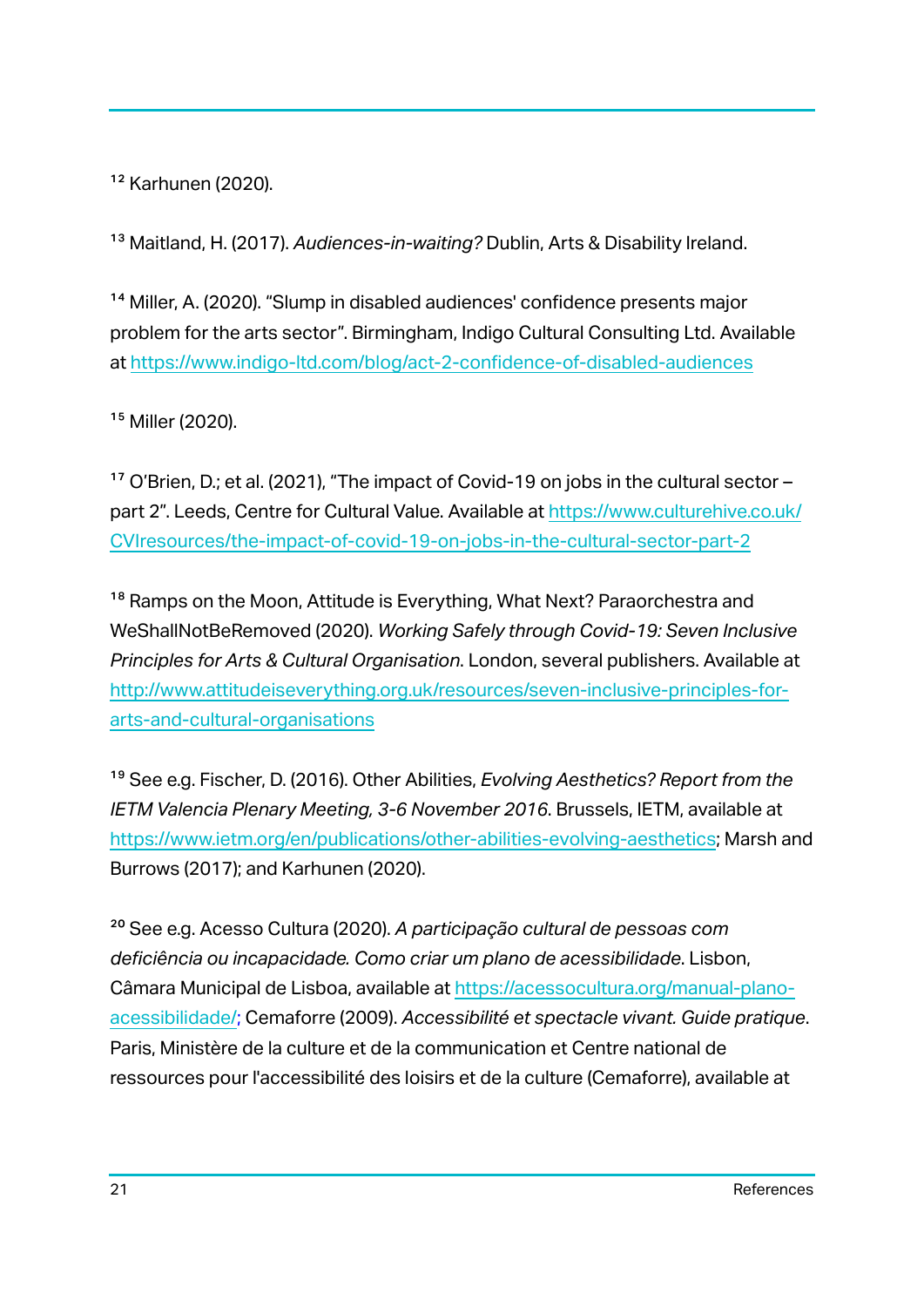### https://www.culture.gouv.fr/Sites-thematiques/Developpement-culturel/Culture-ethandicap/Guides-pratiques/Accessibilite-et-spectacle-vivant.-Guide-pratique-2008; Donostia / San Sebastián 2016 Capital Europea de la Cultura and Elkartu - Gipuzkoako Gutxitasun Fisikoa duten Pertsonen Federazio Koordinatzailea (c. 2016). *Kultur ekimen irisgarri eta inklusiboak diseinatzeko eta antolatzeko gidaliburua / Guía para diseñar y organizar eventos culturales accesibles e inclusivos*. Donostia - San Sebastián, Donostia / San Sebastián 2016 Capital Europea de la Cultura, available at https://elkartu.org/pdf/

guia eventos accesibles inclusivos online 16-12-2016.pdf; Festival.Org (2020). *Outdoor Arts Festivals and Events: Access Guide. To support festivals and events in finding inclusive practices when working with D/deaf and disabled audiences and artists*. Manchester, Without Walls, available at https://www.withoutwalls.uk.com/ wp-content/uploads/2020/08/Without-Walls-Outdoor-Arts-Festivals-and-Events-Access-Guide-2020.pdf; Giraud, C. and N. Miles-Wilden (2018). *Demystifying Access. A guide for producers and performance makers: how to create better access for audiences to the performing arts*. London, Unlimited / Shape Arts / Arts Admin, available at https://weareunlimited.org.uk/demystifying-access-a-resourcepack-for-the-performing-arts; Quinten, S., L. Reuter and A. Almpanis (2020). *Creability Practical Guide. Creative and Artistic Tools for Inclusive Cultural Work*. Cologne, Un-Label e.V., available at https://un-label.eu/en/the-new-creabilitypractical-guide-creative-and-artistic-tools-for-inclusive-cultural-work-is-published; Unlimited Impact and Shape Arts (c. 2015). *Ensuring your venues and events are open to all. A brief Access Guide*, Shape Arts, available at https:// weareunlimited.org.uk/accessible-venues